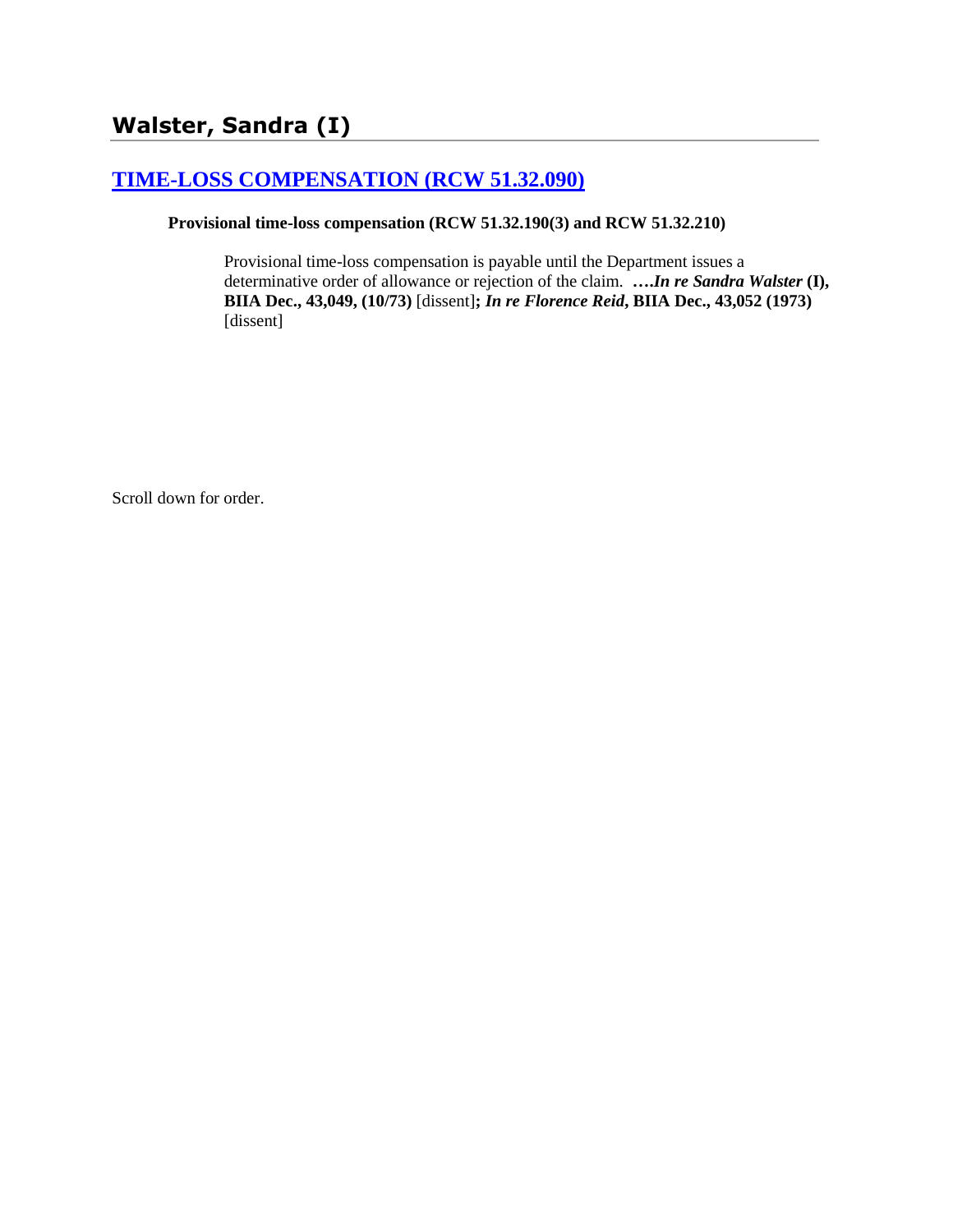**STATE OF WASHINGTON**

2 **In re:** SANDRA LUCILLE WALSTER ) **DOCKET NO.** 43,049  $3 \left( \frac{1}{2} \right)$ 

4 Claim No. S-117733 ) **ORDER DENYING APPEAL**

7 This is an appeal filed by Scott Paper Company, a self-8 insured employer, on August 27, 1973, from an order of the 9 Department of Labor and Industries dated July 31, 1973, adhering 10 to a prior order of June 28, 1973, which directed the employer 11 to pay temporary disability compensation to which the claimant 12 | may be entitled in accordance with RCW 51.32.190. Appeals denied.

#### 14 DECISION

16 This appeal raises solely a question of law. The pertinent 17 facts as disclosed by the Department file, are as follows:

19 The claimant, Sandra Lucille Walster, alleges that she sus-20 tained an industrial injury to her low back in her employment for 21 the self-insured employer, Scott Paper Company, on April 9, 1973. 22 She filed a claim with the employer on May 22, 1973, and, after 23 investigation, the employer on June 4, 1973, notified the claimant 24 | and the Department in writing, pursuant to RCW 51.32.190 (1), of 25 | its denial of the claim for the stated reason that claimant was 26 | not injured at work. The Department, on the basis of the in-27 formation then before it, issued an order on June 15, 1973, re-28 jecting the claim on the ground that there was no proof of a 29 | specific injury in the course of employment. Following an appeal

30 by the claimant, the Department entered an order on June 26, 1973, 31 | holding its rejection order of June 15, 1973, in abeyance pending 32 further investigation. Extensive additional investigation was 33 | done. Among other things, this disclosed that the claimant was 34 in fact temporarily totally disabled by reason of her back condi-35 tion from May 21, 1973, at least until the middle of August, 1973, 36 and she underwent back surgery on June 4, 1973. The matter in 37 | controversy, of course, was whether there was an injury on April 38 | 9, 1973, which caused this disability. Based on all the further 39 investigations, the Department entered its final order on August 40 28, 1973, reaffirming the prior order and rejecting the claim. 41 The claimant has appealed that order to this Board (under Docket 42 | No. 43,109), and hearings will be held in her appeal, on the issue 43 | of whether or not an industrial injury was incurred on April 9, 44 1973.

46 In the meantime, while the above investigation was being 47 accomplished, information was submitted on behalf of the claimant 48 that the employer was not paying time-loss compensation to her for 49 the period from May 21, 1973, when she went off work due to her 50 back condition, until the date of the Department's determinative 51 order on the claim, as required by RCW 51.32.190. The Department 52 thereupon entered its order of June 28, 1973, directing the<br>53 employer to pay such compensation pursuant to that statute. employer to pay such compensation pursuant to that statute.

68 69

 $\frac{1}{2}$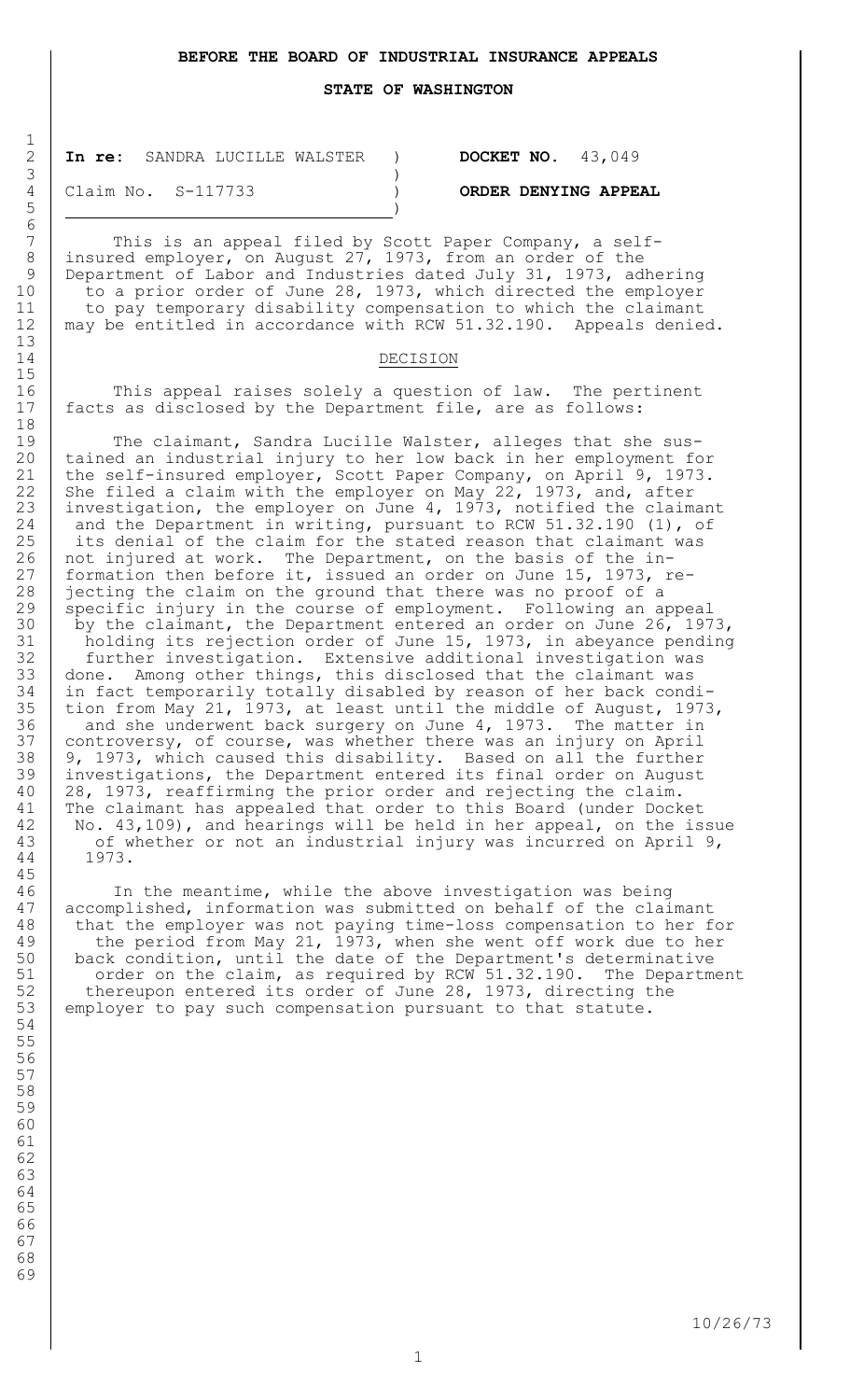1 Following a request for reconsideration filed by the employer, 2 said order was reaffirmed by the Department's order of July 31, 3 1973, from which the employer filed the instant appeal.

 It is the employer's contention that, since it has not been finally determined that claimant's alleged industrial injury caused her temporary disability, the employer is not required to 8 pay this time-loss compensation. However, we believe this con- tention overlooks the basic legislative intent of the new statu-10 tory sections which are here involved.

12 Two statutory sections must be considered together in order 13 to understand their intent. These are RCW 51.32.190, relating to 14 prompt claim action and payment of temporary disability compensa-15 tion in self-insured cases, and RCW 51.32.210, relating to prompt 16 claim action and payment of temporary disability compensation in 17 Department-insured cases. These are the codifications of Sections 18 25 and 26, Chap. 43, Laws of 1972 ex. sess.

20 RCW 51.32.190, as pertinent to this case, provides:

22 | "(1) If the self-insurer denies a claim for compen-23 sation, written notice of such denial, clearly in-24 forming the claimant of the reasons therefor and 25 that the director will rule on the matter shall be 26 mailed or given to the claimant and the director<br>27 within seven days after the self-insurer has within seven days after the self-insurer has 28 notice of the claim.

30 (2) Until such time as the department has entered 31 an order in a disputed case acceptance of compen-32 sation by the claimant shall not be considered a 33 binding determination of his rights under this 34 title. Likewise the payment of compensation shall 35 not be considered a binding determination of the 36 obligations of the self-insurer as to future com-37 pensation payments.

39 (3) Upon making the first payment of income 40 benefits, and upon stopping or changing of such 41 benefits except where a determination of the 42 permanent disability has been made as elsewhere 43 provided in this title, the self-insurer shall 44 immediately notify the director in accordance 45 with a form to be prescribed by the director that 46 the payment or income benefits has begun or has 47 been stopped or changed. Where temporary disability 48 compensation is payable, the first payment thereof 49 Shall be made within fourteen days after notice 50 of claim and shall continue at the regular semimonthly 51 or biweekly intervals.

53 (4) If, after the payment of compensation without 54 an award, the self-insurer elects to controvert the 55 Tight to compensation, the payment of compensation 56 shall not be considered a binding determination 56 **Shall not be considered a binding determination**<br>57 of the obligations of the self-insurer as to 58 future compensation payments. The acceptance of 59 compensation by the workman or his beneficiaries 60 | shall not be considered a binding determination of 61 their rights under this title.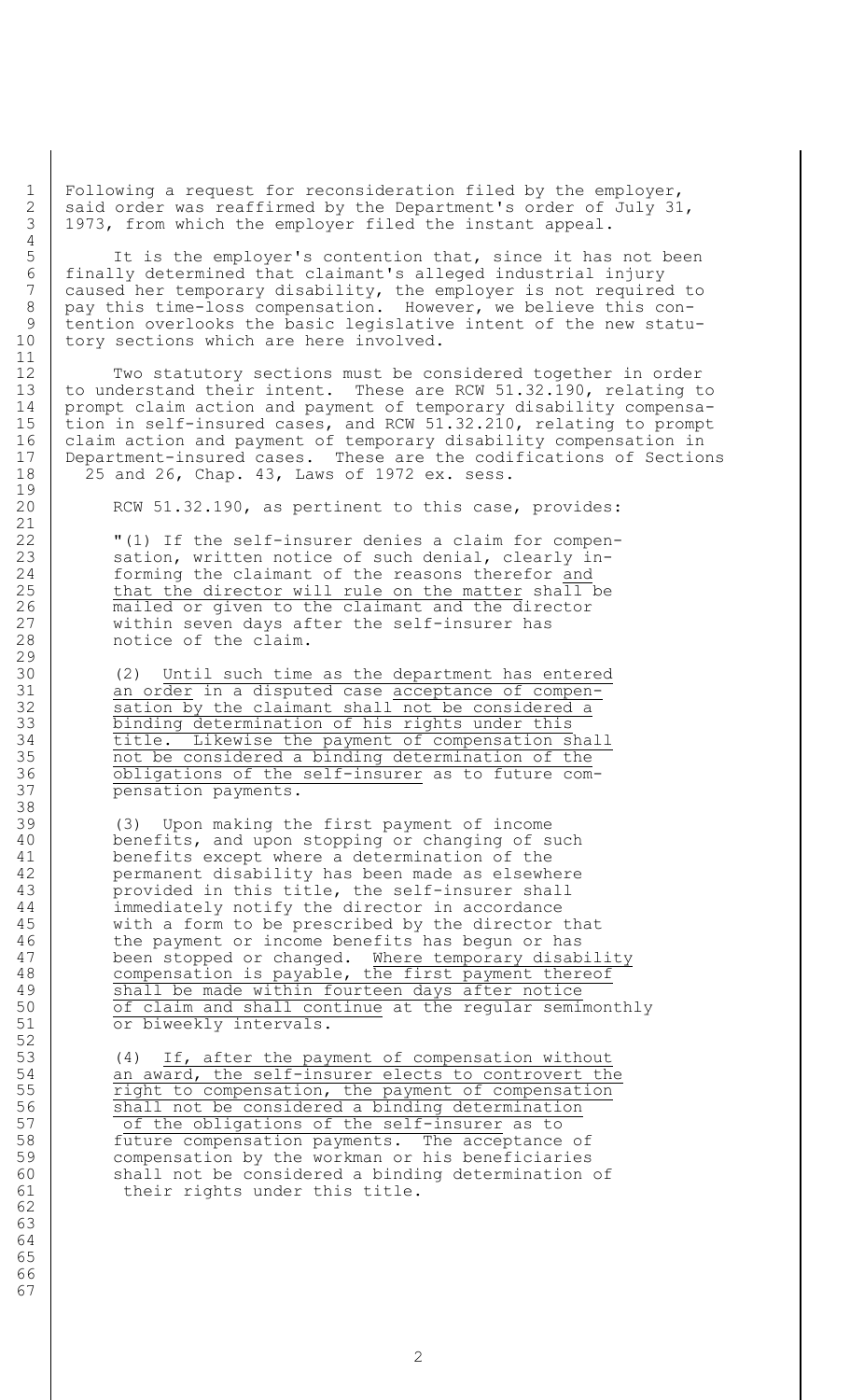3 (5) The director (a) may, upon his own initiative 4 at any time in a case in which payments are being<br>5 made without an award, and (b) shall, upon receip made without an award, and (b) shall, upon receipt 6 of information from any person claiming to be<br>7 entitled to compensation, from the self-insur entitled to compensation, from the self-insurer, 8 or otherwise that the right to compensation is 9 controverted, or that payment of compensation has 10 been opposed, stopped or changed, whether or not 11 | claim has been filed, promptly make such inquiry 12 as circumstnces require, cause such medical 13 examinations to be made, hold such hearings, 14 Tequire the submission of further information

15 make such orders, decisions or awards, and take 16 | such further action as he considers will properly 17 determine the matter and protect the rights of 18 all parties." (Emphasis supplied)

#### 20 RCW 51.32.210 provides:

22 **W** Claims of injured workmen of employers who 23 have secured the payment of compensation by insuring 24 with the department shall be promptly acted upon 25 by the department. Where temporary disability 26 compensation is payable, the first payment thereof 27 | Shall be mailed within fourteen days after receipt 28 | of the claim at the department's offices in Olympia 29 and shall continue at regular semimonthly intervals. 30 The payment of this or any other benefits under this 31 detail title, prior to the entry of an order by the depart-32 ment in accordance with RCW 51.52.050 as now or 33 hereafter amended, shall be not considered a binding 34 determination of the obligations of the department 35 under this title. The acceptance of compensation by 36 the workman or his beneficiaries prior to such order 37 Shall likewise not be considered a binding deter-38 mination of their rights under this title.' 39 (Emphasis supplied)

41 Clearly, the overriding object of these statutes is to 42 promote prompt investigation and determinative initial action 43 on all claims filed by workmen under the law -- prompt action by 44 | both the self-insurer and the Department in self-insured cases, 45 | and prompt Departmental action in Department-insured cases. 46 Especially is prompt action important in the cases where tempo-47 The rary total disability is involved. Thus, to make the objective 48 effective, the "14-day law" was adopted, to require commencement 49 of payment of time-loss compensation within that period of time 50 after notice of the claim.

52 Furthermore, when this 14-day requirement is considered in 53  $\vert$  conjunction with the other language in these statutes, it is clear 54 that, if in fact there is temporary total disability, compensation 55 for it must be paid, even though a determinative order has not yet 56 been entered by the Department, determining that the temporary 57 disability was industrially caused. This, in our opinion, is the 58 | obvious intent of these statutes when viewed in their entirety. 59 | If the intent were otherwise, there would be no need for the 60 portions of the statutes providing that payment by the self-61 | insurer or the Department, as the case may be, and acceptance by 62 the claimant, of such compensation prior to the entry of a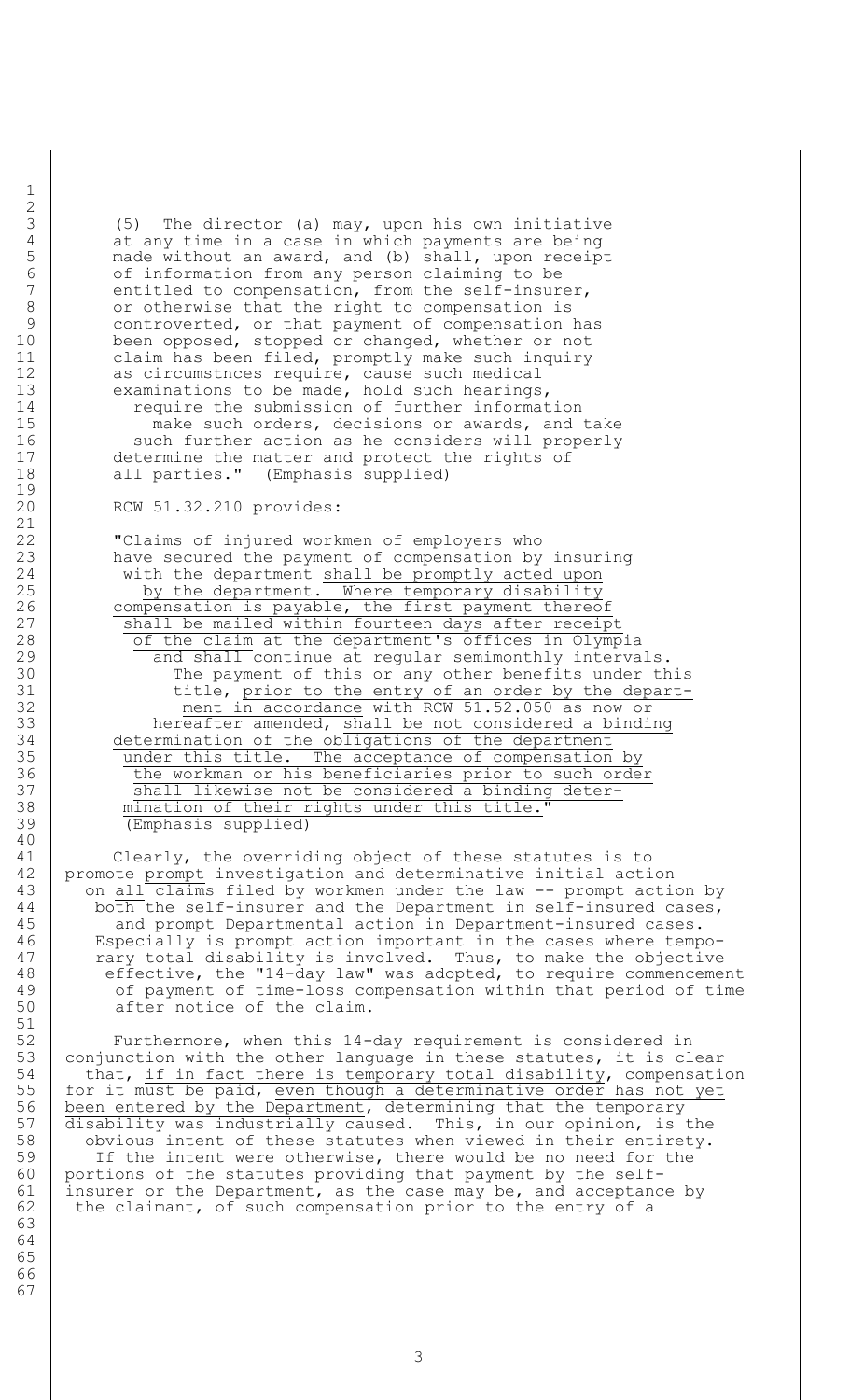determinative order, is not a "binding determination" of their 4 respective rights and obligations under the Act. Clearly such<br>5 payments are contemplated, or the statute would not have to pro payments are contemplated, or the statute would not have to pro- $\begin{bmatrix} 6 \\ 7 \end{bmatrix}$  vide for their non-binding nature. The "binding determination" on<br>7 allowance or rejection of the claim must be a final determinativ allowance or rejection of the claim must be a final determinative 8 | order entered by the Department which complies with the require-9 | ments for a "final" order as set forth in RCW 51.52.050. Thus, 10 | until said determinative order on allowance or rejection is 11 entered, the Department or self-insurer, as the case may be, must 12 comply with the "14-day" provision and pay time-loss compensation 13 | to the claimant for whatever period prior to said order that he 14 is in fact temporarily totally disabled.

16 The reason for this new kind of statutory requirement 17 appears to be a very practical one, namely, that when a workman 18 is rendered temporarily unable to work because of a physical 19 condition caused, or alleged to be caused, by his employment, 20 there is usually an urgent economic need for prompt payment of 21 temporary disability compensation as wage replacement. The law-22 makers have apparently decided that this social need outweighs<br>23 the wisdom of the previous practice that under no circumstance the wisdom of the previous practice that under no circumstances 24 would any compensation be paid until a determinative administra-25 | tive decision was made that liability existed. That practice 26 could produce economic hardship for  $\bar{a}$  claimant while awaiting the  $27$  decision on acceptance of his claim, which decision in some decision on acceptance of his claim, which decision in some 28 cases was long in coming.

30 A consequence of this new statutory approach to forcing 31 prompt administrative determinations on allowance or rejection  $32$  of claims is, of course, that in some cases the claimant will have 33 received time-loss compensation where it is later finally deter-34 mined, by administrative or judicial decision, that the claim 35 should be rejected and no benefits payable. The instant case 36 could be an example of this possible result. However, this 37 | consequence points up the effectiveness of the statute in 38 achieving its purpose, i.e., it should cause all people involved 39 in administering the system to see to it that the Department's 40 determinative order on allowance or rejection is entered promptly 41 -- within 14 days whenever possible. If necessary investigative 42 tasks result in a longer period (as, for example, the three 43 | months consumed here), the legislature has simply said that the 44 economic burden of such investigative period should fall on the 45 workmen's compensation system, not on the temporarily disabled 46 claimant or on welfare or some other insurance program.

48 | As support for our legal conclusion, we need look no further 49 than to our neighboring state of Oregon. The Oregon workmen's 50 compensation law, in ORS Sec. 656.262, has provisions very similar 51 to our applicable statutory sections; including requirements for 51 to our applicable statutory sections; including requirements fo<br>52 prompt payments of compensation (subsection 2 of ORS 656.262) 53 until denial of the claim is formally made (per subsection 6); 54 the requirement for paying compensation within 14 days after notice 55 of the claim and at least biweekly thereafter (subsection 4); and 56 the provision that "merely paying or providing compensation 57 shall on the considered acceptance of a claim or an admission of 58 liability." (Subsection 7).

60 We are not aware of any decision by the Oregon appellate 61 courts in which the question here before us was squarely pre-62 sented. However, the case of Logan v. Boise Cascade Corp., 5 Or 63 App. 636, 485 P. 2d 441,  $(197\overline{1})$  is significant. Although the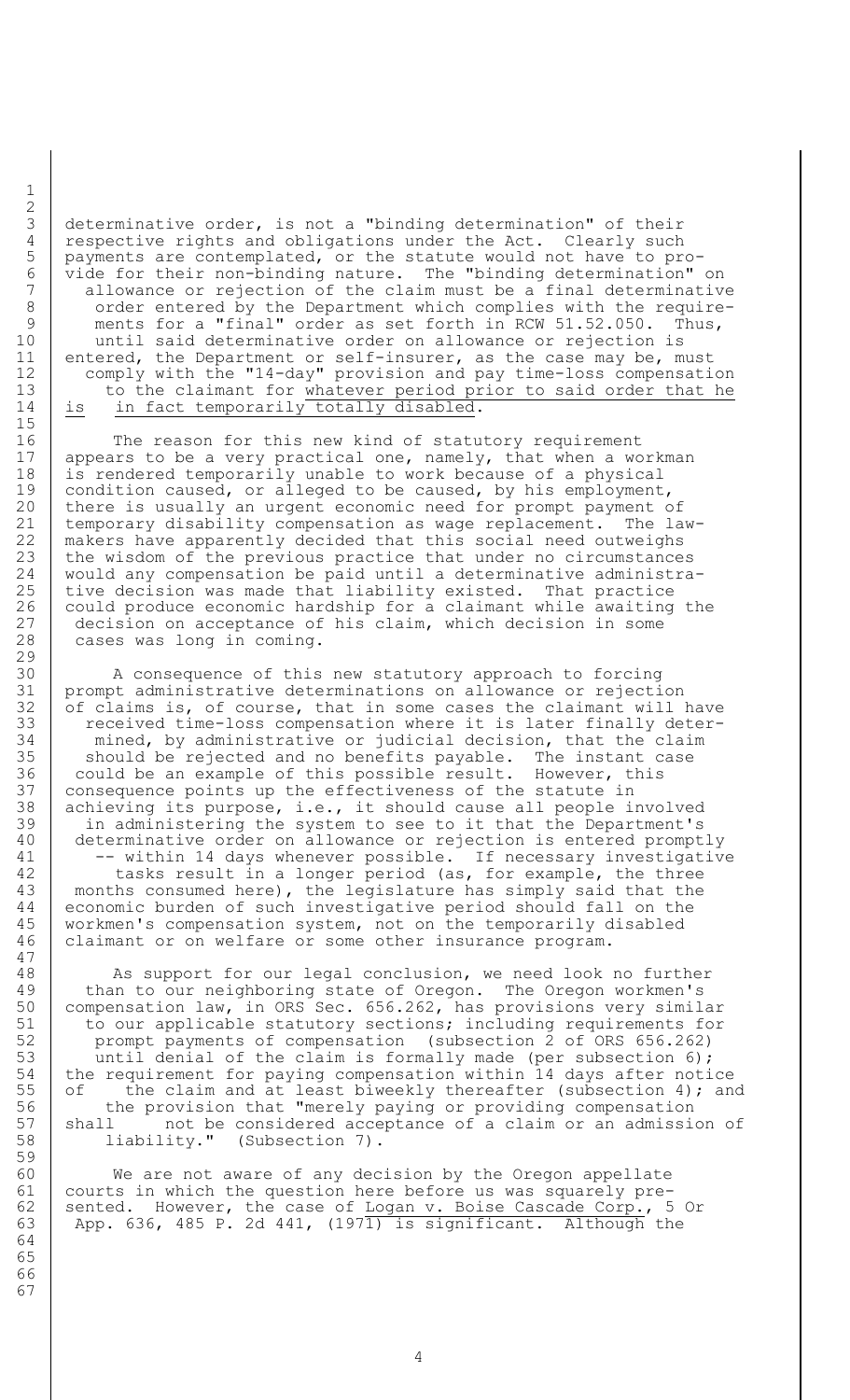4 exact holding in that case was concerned with whether or not a<br>5 statute of limitations operated as a bar to the claim, the Cou statute of limitations operated as a bar to the claim, the Court did observe that initial payment of compensation did not, in view 7 of the provisions of ORS 656.262(7), prevent the employer from 8 | later contesting the claim on its merits. This language is 9 certainly pertinent to the instant case, where the question of allowance or rejection of the claim will be determined on its merits in the claimant's pending appeal under Docket No. 43,109.

 We conclude as a matter of law that the Department's order of July 31, 1973, was a correct and proper order under the terms 15 | of RCW 51.32.190, and that this self-insured employer is required 16 to pay time-loss compensation to the claimant for whatever period between May 21, 1973 and August 28, 1973, that she was in 18 | fact temporarily totally disabled.

### ORDER

22 Now, therefore, it is hereby ORDERED that the order of the Department of Labor and Industries dated July 31, 1973, adhering to its prior order of June 28, 1973, and directing the self- insured employer, Scott Paper Company, to pay temporary disability compensation to which the claimant is entitled in accordance with 27 | RCW 51.32.190, be, and the same is hereby, confirmed; and the employer's above-numbered appeal from said order, filed with this 29 Board on August 27, 1973, be, and the same is hereby, denied.

Dated this 26th day of October, 1973.

BOARD OF INDUSTRIAL INSURANCE APPEALS

36 PHILLIP T. BORK

37 Chairman

40 R. H. POWELL

41 Member

#### DISSENTING OPINION

 The claimant in this case is an employee of Scott Paper Company; Scott Paper Company being a self-insurer under the appropriate provisions of the Act. The record before us indicates that the employee-claimant filed a claim of industrial injury with the employer on April 9, 1973; the date of injury being the 51 | same date. On June 5, 1973, the employer denied the claim. It 51 same date. On June 5, 1973, the employer denied the claim. I<br>52 is observed that the first paragraph of RCW 51.32.190 requires 53 the self-insurer to rule upon such a matter within seven days after the self-insurer has notice of the claim and this require-ment of the statute was not complied with.

57 On June 15, 1973, the Department issued an order denying the claim on the basis that there was no proof of an injury at a 59 definite time and place in the course of employment. Thereafter, 60 | that order was held in abeyance. On June 28, 1973, the Department 61 issued an order directing the employer to pay time-loss to the 62 claimant pursuant to the provisions of RCW 51.32.190 and a further order dated June 31, 1973 affirmed the prior order dated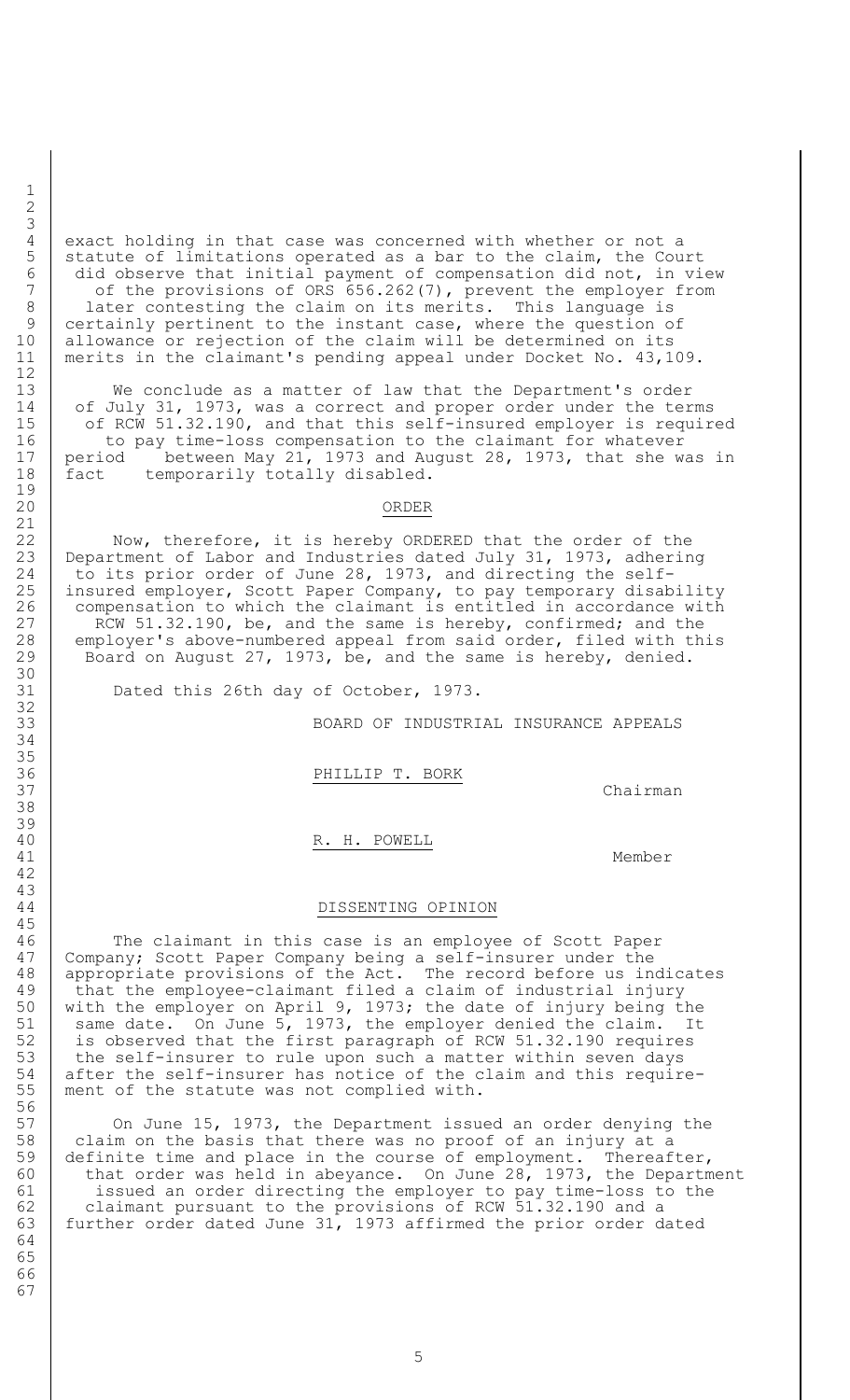June 28, 1973. On August 28, 1973, the Department issued an 6 order rejecting the claim for the reason previously given, i.e., 7 no proof of an injury at a definite time and place in the course 8 of employment.

10 The employer has appealed the Department's orders directing 11 the employer to pay time-loss; the time interval being May 21, 12 1973 to August 28, 1973. The majority of the Board has elected to 13 deny the employer's appeal on the ground that the provisions of 14 RCW 51.32.190(3) require the employer to pay time-loss in a 15 situation of this nature. The final sentence of RCW 51.32.190(3) 16 reads as follows:

18 | "...Where temporary disability com-19 **pensation is payable, the first payment** 20 | thereof shall be made within fourteen 21 days after notice of claim and shall 22 continue at regular semimonthly or<br>23 biweekly intervals." (Emphasis ad biweekly intervals." (Emphasis added)

25 | In the opinion of the majority, the intent of the provisions of 26 RCW 51.32.190 make it mandatory to pay time-loss regardless of 27 any determination as to the occurrence of an insured injury under 28 the Act and regardless of any determination as to whether or not 29 the claimant was temporarily and totally disabled because of the 30 incident complained of.

32 It is observed that the final paragraph of the statute 33 quoted above reads "Where temporary disability compensation is  $34$  | payable" and to my mind these words connote a situation where a  $35$   $\sqrt{\frac{1}{2}}$  true injury under the Act has occurred and further there has been 36 evidence of temporary total disability due to that eligible<br>37 iniury. In the case before us, we have a factual pattern whe injury. In the case before us, we have a factual pattern where the 38 Department of Labor and Industries has actually rejected the 39 claim but nevertheless has directed the employer to pay time loss 40 | for a time interval up to the time that the Department issued its 41 final order rejecting the claim.

43 | To me, it is patently incongruous that the Department would 44 on the one hand reject the claim and on the other hand direct a 45 self-insured employer to pay time loss compensation for an inci-46 dent which was not a compensable injury under the Act. In an 47 | ordinary reject case where a self-insured employer is not involved, 48 it is well settled that first there must be an injury insurable 49 under the Act and secondly, there must be temporary total dis-50 ability attributable to that injury in order to enable the 51 employee to recover time-loss compensation. In the case before us, 52 there is not showing that there was an injury covered by the Act 53 and there is no showing that the employee was properly classified 54 as temrarily and totally disabled due to the incident complained 55 of. I refer to Franks v. Department of Labor and Industries, 35 56 Wn. 2d 763, Stampas V. Department of Labor and Industries, 38 57 Wn. 2d 48.

 In my opinion, the action of the Department in this case re- quiring the employer to pay time-loss regardless of whether or not there was an injury under the Act amounts to a violation of 62 that portion of the 14th Amendment to the Constitution of the United States which provides in part that "nor shall any state deprive any person of life, liberty or property without due process of law."

1